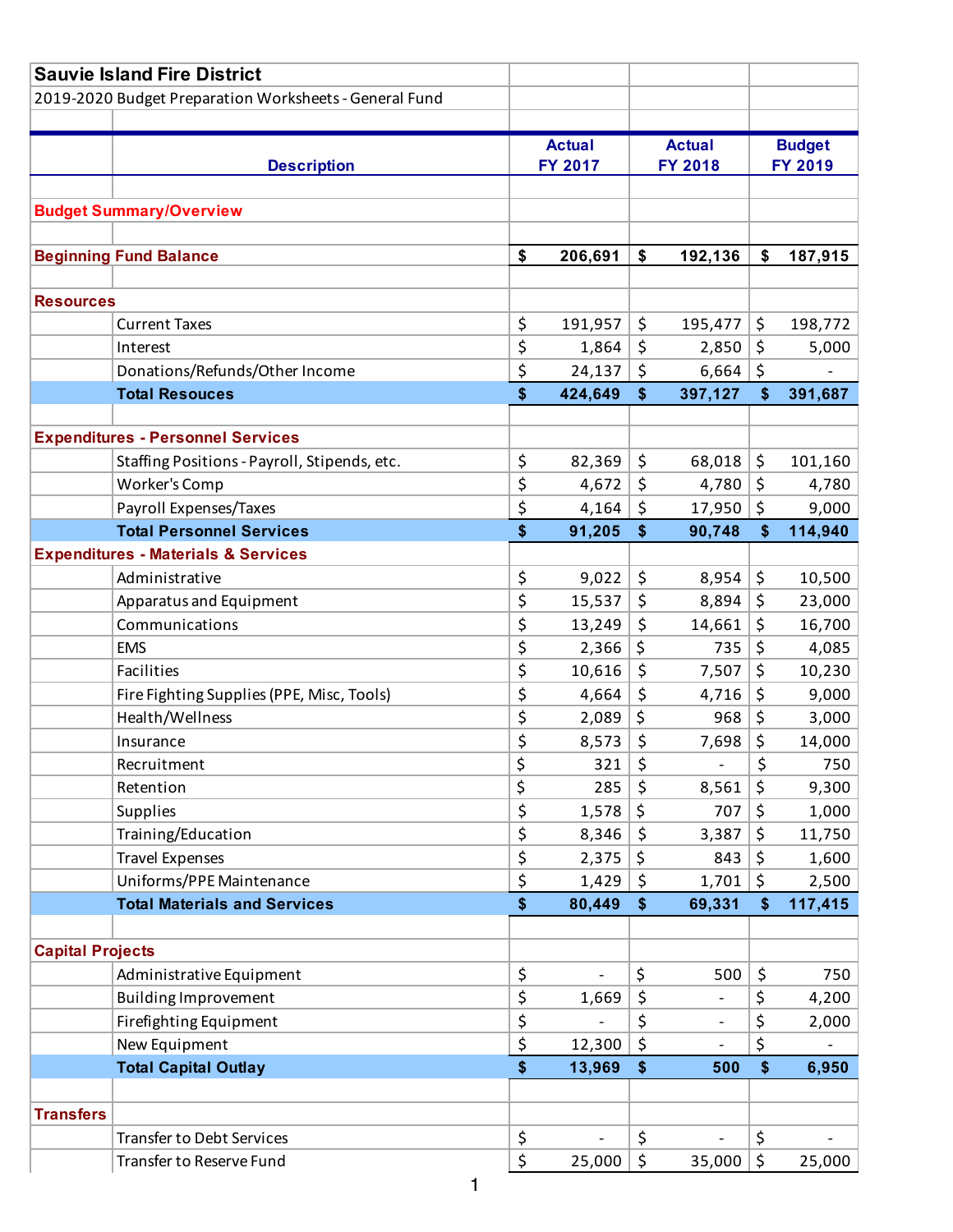| <b>Total Transfers</b>     | 25,000        | S  | 35,000  | \$ | 25,000  |
|----------------------------|---------------|----|---------|----|---------|
|                            |               |    |         |    |         |
| <b>Total Expenditures</b>  | 210,623       |    | 195,579 | S  | 264,305 |
|                            |               |    |         |    |         |
| <b>Contingency</b>         | \$<br>۰       | \$ |         | \$ | 10,000  |
|                            |               |    |         |    |         |
| <b>Ending Fund Balance</b> | \$<br>214,026 |    | 201,548 | S. | 117,382 |
|                            |               |    |         |    |         |
| <b>Total Requirements</b>  | 424,649       | S  | 397,127 | S  | 391,687 |
|                            |               |    |         |    |         |
|                            |               |    |         |    |         |
| <b>Balance Check</b>       | ٠.            |    | ×.      |    |         |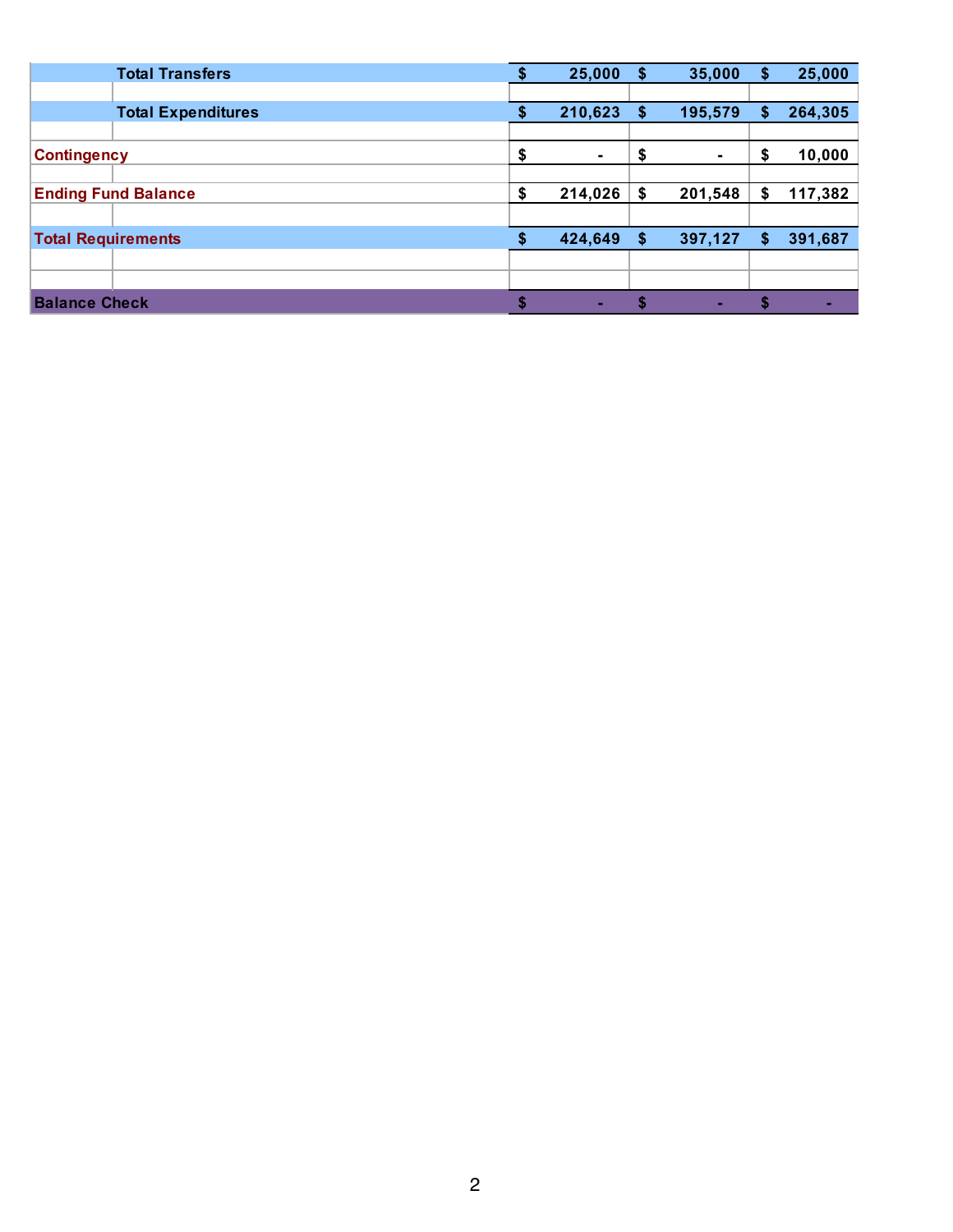|                                                                       | <b>Projected</b> |                                     | <b>Proposed</b> |                                     | <b>Approved</b> |                                     | <b>Adopted</b> |
|-----------------------------------------------------------------------|------------------|-------------------------------------|-----------------|-------------------------------------|-----------------|-------------------------------------|----------------|
|                                                                       | FY 2019          |                                     | <b>FY 2020</b>  |                                     | <b>FY 2020</b>  |                                     | <b>FY 2020</b> |
|                                                                       |                  |                                     |                 |                                     |                 |                                     |                |
|                                                                       |                  |                                     |                 |                                     |                 |                                     |                |
| \$                                                                    | 224,770          | \$                                  | 257,507         | \$                                  | 257,507         | \$                                  | 257,507        |
|                                                                       |                  |                                     |                 |                                     |                 |                                     |                |
|                                                                       |                  |                                     |                 |                                     |                 |                                     |                |
| \$                                                                    | 202,329          | \$                                  | 215,300         | \$                                  | 215,300         | \$                                  | 215,300        |
| \$                                                                    | 10,217           | \$                                  | 4,000           | \$                                  | 4,000           | \$                                  | 4,000          |
| $\overline{\boldsymbol{\zeta}}$                                       | 6,100            | $\overline{\boldsymbol{\varsigma}}$ |                 | \$                                  |                 | \$                                  |                |
| \$                                                                    | 443,417          | \$                                  | 476,807         | \$                                  | 476,807         | \$                                  | 476,807        |
|                                                                       |                  |                                     |                 |                                     |                 |                                     |                |
|                                                                       |                  |                                     |                 |                                     |                 |                                     |                |
| \$                                                                    | 65,435           | \$                                  | 95,000          | \$                                  | 95,000          | \$                                  | 95,000         |
| \$                                                                    | 3,645            | $\overline{\boldsymbol{\varsigma}}$ | 4,000           | \$                                  | 4,000           | \$                                  | 4,000          |
| \$                                                                    | 6,100            | \$                                  | 11,400          | \$                                  | 11,400          | \$                                  | 11,400         |
| \$                                                                    | 75,180           | \$                                  | 110,400         | \$<br>110,400                       |                 | \$                                  | 110,400        |
|                                                                       |                  |                                     |                 |                                     |                 |                                     |                |
| \$                                                                    | 12,600           | \$                                  | 12,500          | \$                                  | 12,500          | \$                                  | 12,500         |
| \$                                                                    | 19,725           | \$                                  | 23,000          | \$                                  | 23,000          | \$                                  | 23,000         |
| $\overline{\xi}$                                                      | 17,000           | $\overline{\varsigma}$              | 16,705          | \$                                  | 16,705          | \$                                  | 16,705         |
| $\overline{\xi}$                                                      | 500              | \$                                  | 3,785           | $\overline{\boldsymbol{\varsigma}}$ | 3,785           | $\overline{\boldsymbol{\zeta}}$     | 3,785          |
| $\overline{\boldsymbol{\xi}}$                                         | 5,682            | $\overline{\varsigma}$              | 10,500          | $\overline{\boldsymbol{\zeta}}$     | 10,500          | \$                                  | 10,500         |
| $\overline{\boldsymbol{\zeta}}$                                       | 8,610            | \$                                  | 9,000           | $\overline{\boldsymbol{\varsigma}}$ | 9,000           | $\overline{\boldsymbol{\varsigma}}$ | 9,000          |
| $\overline{\boldsymbol{\xi}}$                                         | 1,000            | $\overline{\boldsymbol{\varsigma}}$ | 3,000           | \$                                  | 3,000           | \$                                  | 3,000          |
| $\overline{\boldsymbol{\varsigma}}$                                   | 8,511            | \$                                  | 9,000           | \$                                  | 9,000           | \$                                  | 9,000          |
| \$                                                                    | 100              | \$                                  | 750             | \$                                  | 750             | \$                                  | 750            |
|                                                                       | 5,000            | \$                                  | 13,300          | \$                                  | 13,300          | \$                                  | 13,300         |
|                                                                       | 600              | $\overline{\xi}$                    | 1,000           | \$                                  | 1,000           | \$                                  | 1,000          |
|                                                                       | 4,500            | $\frac{1}{2}$                       | 11,750          | \$                                  | 11,750          | \$                                  | 11,750         |
| $\frac{1}{2}$ $\frac{1}{2}$ $\frac{1}{2}$ $\frac{1}{2}$ $\frac{1}{2}$ |                  |                                     | 1,500           | $\overline{\boldsymbol{\varsigma}}$ | 1,500           | \$                                  | 1,500          |
|                                                                       | 1,200            | $\overline{\boldsymbol{\zeta}}$     | 2,500           | \$                                  | 2,500           | \$                                  | 2,500          |
| $\overline{\$}$                                                       | 85,028           | \$                                  | 118,290         | \$                                  | 118,290         | \$                                  | 118,290        |
|                                                                       |                  |                                     |                 |                                     |                 |                                     |                |
|                                                                       |                  |                                     |                 |                                     |                 |                                     |                |
|                                                                       | 702              | \$                                  | 1,200           | \$                                  | 1,200           | \$                                  | 1,200          |
|                                                                       | -                | \$                                  | 1,500           | \$                                  | 1,500           | \$                                  | 1,500          |
|                                                                       |                  | \$                                  | 2,000           | \$                                  | 2,000           | \$                                  | 2,000          |
| $\frac{1}{2}$ $\frac{1}{2}$ $\frac{1}{2}$ $\frac{1}{2}$ $\frac{1}{2}$ |                  |                                     |                 |                                     |                 |                                     |                |
|                                                                       | 702              | \$                                  | 4,700           | \$                                  | 4,700           | \$                                  | 4,700          |
|                                                                       |                  |                                     |                 |                                     |                 |                                     |                |
|                                                                       |                  |                                     |                 |                                     |                 |                                     |                |
| \$                                                                    |                  | \$                                  |                 | \$                                  |                 | \$                                  |                |
| $\overline{\boldsymbol{\zeta}}$                                       | 25,000           | \$                                  | 25,000          | \$                                  | 25,000          | \$                                  | 25,000         |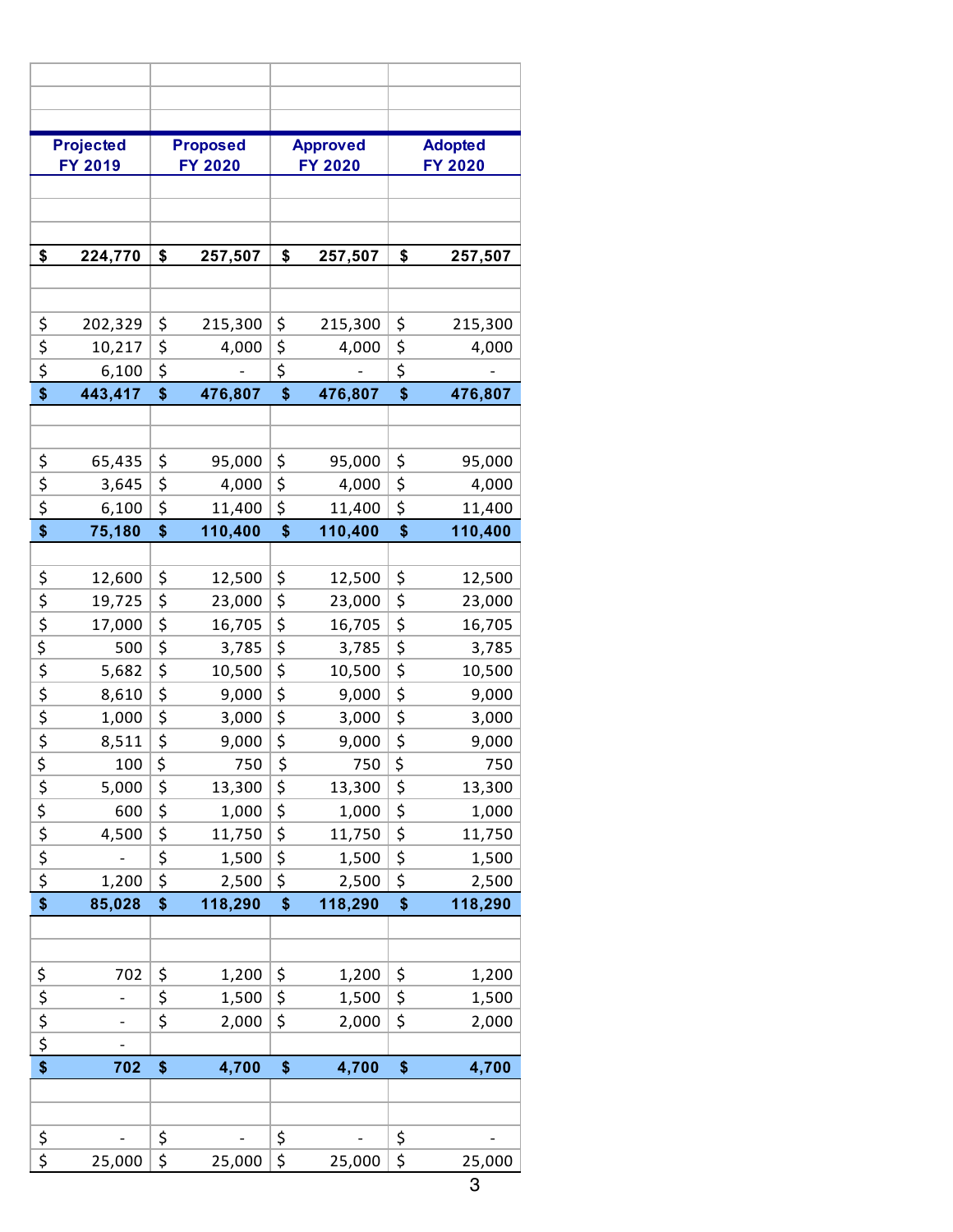| \$<br>25,000  | \$<br>25,000  | \$<br>25,000  | \$ | 25,000  |
|---------------|---------------|---------------|----|---------|
|               |               |               |    |         |
| \$<br>185,910 | \$<br>258,390 | \$<br>258,390 | \$ | 258,390 |
|               |               |               |    |         |
| \$            | \$<br>10,000  | \$<br>10,000  | \$ | 10,000  |
|               |               |               |    |         |
| \$<br>257,507 | \$<br>208,417 | \$<br>208,417 | \$ | 208,417 |
|               |               |               |    |         |
| \$<br>443,417 | \$<br>476,807 | \$<br>476,807 | \$ | 476,807 |
|               |               |               |    |         |
|               |               |               |    |         |
| \$<br>н       | \$<br>н       | н             | S  | ٠       |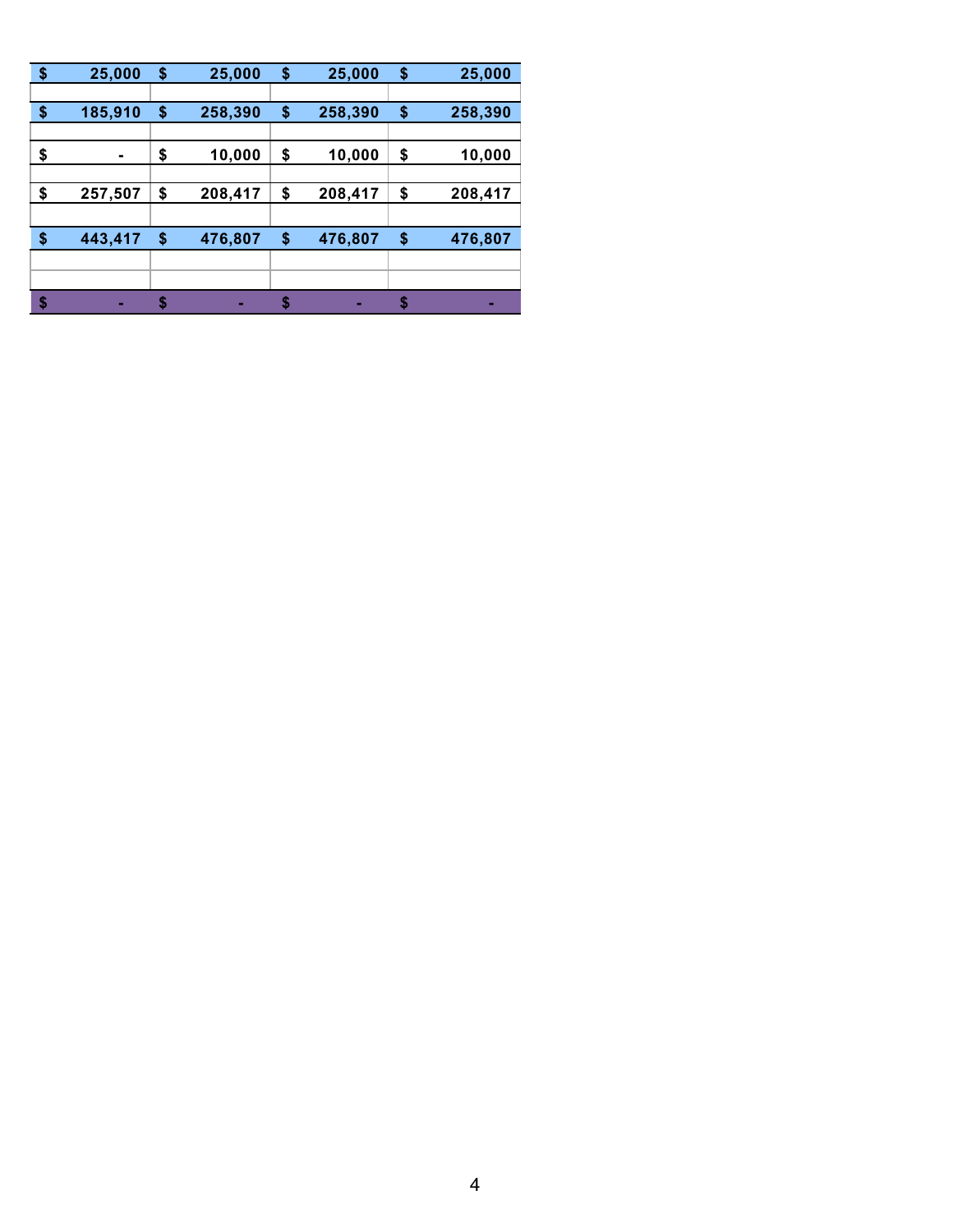|                      | <b>Sauvie Island Fire District</b>                        |               |                |                      |         |                  |
|----------------------|-----------------------------------------------------------|---------------|----------------|----------------------|---------|------------------|
|                      | 2019-2020 Budget Preparation Worksheets - Reserve Account |               |                |                      |         |                  |
|                      |                                                           |               |                |                      |         |                  |
|                      |                                                           |               |                |                      |         |                  |
|                      |                                                           |               |                |                      |         |                  |
|                      |                                                           | <b>Actual</b> | <b>Actual</b>  | <b>Budget</b>        |         | <b>Projected</b> |
|                      | <b>Description</b>                                        | FY 2017       | <b>FY 2018</b> | FY 2019              |         | FY 2019          |
|                      |                                                           |               |                |                      |         |                  |
|                      | <b>Reserve Funds Summary/Overview</b>                     |               |                |                      |         |                  |
|                      |                                                           |               |                |                      |         |                  |
| <b>Resources</b>     |                                                           |               |                |                      |         |                  |
|                      | <b>Beginning Operating Reserves</b>                       | \$<br>124,000 | \$<br>124,000  | \$<br>124,000        | \$      | 124,000          |
|                      | <b>Beginning Capital Reserves</b>                         | \$<br>120,397 | \$<br>135,820  | \$<br>164,870        | \$      | 174,813          |
|                      | Interest                                                  | \$<br>3,411   | \$<br>6,012    | \$<br>3,500          | \$      | 7,600            |
|                      | <b>Transfers from General Fund</b>                        | \$<br>25,000  | \$<br>35,000   | \$<br>25,000         | \$      | 25,000           |
|                      | <b>Total Resources</b>                                    | \$<br>272,808 | \$<br>300,832  | \$<br>317,370        | \$      | 331,413          |
|                      |                                                           |               |                |                      |         |                  |
|                      | <b>Expenditures (Repairs &amp; Improvements)</b>          |               |                |                      |         |                  |
|                      | Facilities (Major)                                        | \$            | \$             | \$<br>11,500         | $\zeta$ |                  |
|                      | Apparatus/Equipment (Major)                               | \$<br>12,868  | \$<br>2,019    | \$<br>70,000         | \$      | 5,000            |
|                      | Equipment or Apparatus (Minor)                            | \$            | \$             | \$<br>$\overline{a}$ | \$      |                  |
|                      | <b>Maintenance Fees</b>                                   | \$<br>120     | \$             | \$<br>130            | \$      | 50               |
|                      | <b>Total Capital Outlay</b>                               | \$<br>12,988  | \$<br>2,019    | \$<br>81,630         | \$      | 5,050            |
|                      |                                                           |               |                |                      |         |                  |
|                      | <b>Total Expenditures</b>                                 | \$<br>12,988  | \$<br>2,019    | \$<br>81,630         | \$      | 5,050            |
|                      |                                                           |               |                |                      |         |                  |
|                      | <b>Reserved for Future Expenditures</b>                   |               |                |                      |         |                  |
|                      | Operating                                                 | \$<br>124,000 | \$<br>124,000  | \$<br>124,000        | \$      | 124,000          |
|                      | Capital                                                   | \$<br>135,820 | \$<br>174,813  | \$<br>111,740        | \$      | 202,363          |
|                      | <b>Total for Future Expenditures</b>                      | \$<br>259,820 | \$<br>298,813  | \$<br>235,740        | \$      | 326,363          |
|                      |                                                           |               |                |                      |         |                  |
|                      | <b>Total Requirements</b>                                 | \$<br>272,808 | \$<br>300,832  | \$<br>317,370        | \$      | 331,413          |
| <b>Balance Check</b> |                                                           | \$            |                |                      |         |                  |
|                      |                                                           | ä,            | \$             | \$                   | \$      |                  |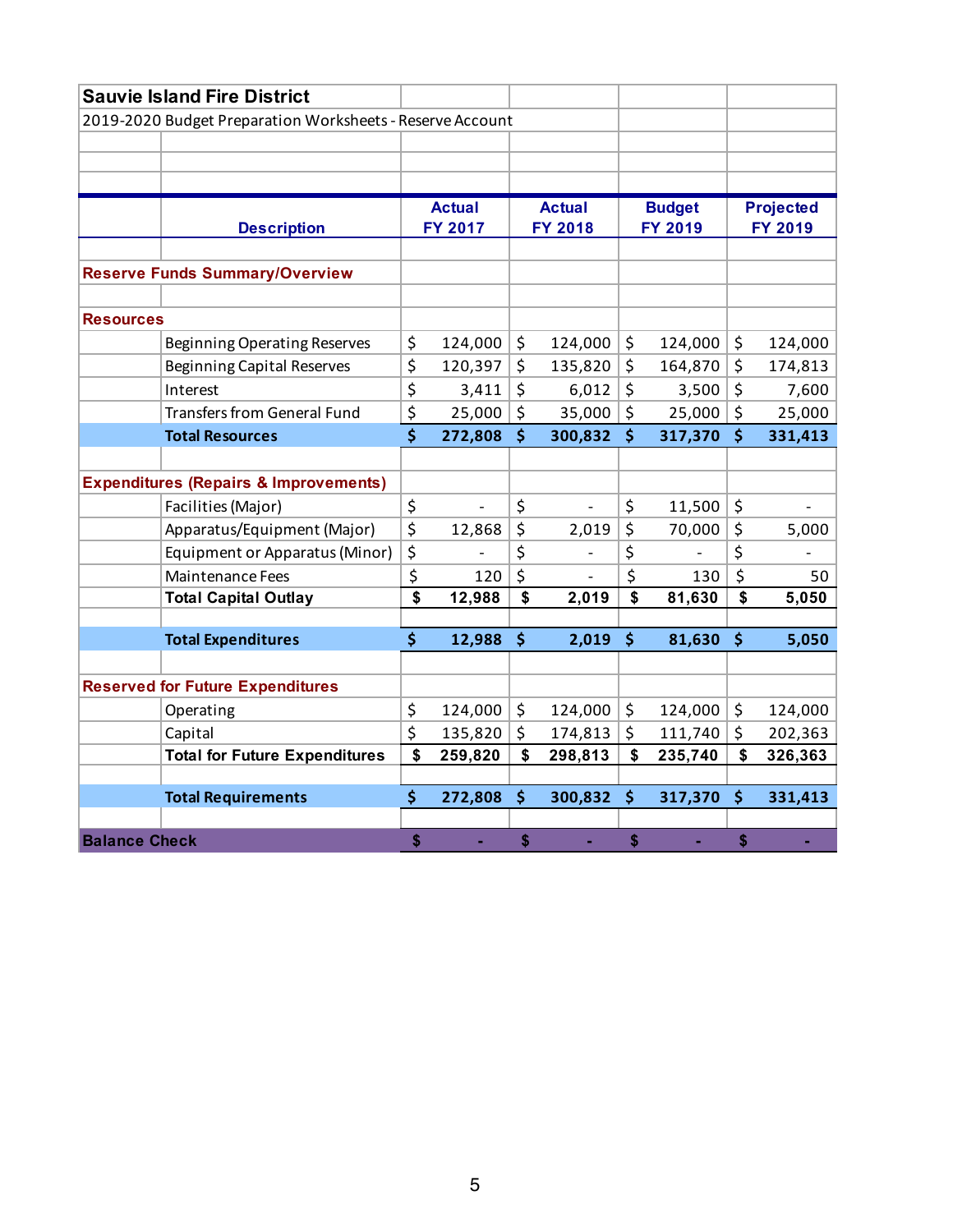|                                                 | <b>Proposed</b> |                                 |                            |                                     | <b>Adopted</b> |
|-------------------------------------------------|-----------------|---------------------------------|----------------------------|-------------------------------------|----------------|
|                                                 | FY 2020         |                                 | <b>Approved</b><br>FY 2020 |                                     | <b>FY 2020</b> |
|                                                 |                 |                                 |                            |                                     |                |
|                                                 |                 |                                 |                            |                                     |                |
|                                                 |                 |                                 |                            |                                     |                |
|                                                 |                 |                                 |                            |                                     |                |
|                                                 | 124,000         | \$                              | 124,000                    | \$                                  | 124,000        |
| $\frac{5}{5}$<br>$\frac{5}{5}$<br>$\frac{5}{5}$ | 202,363         | \$                              | 202,363                    | \$                                  | 202,363        |
|                                                 | 7,500           | \$                              | 7,500                      | \$                                  | 7,500          |
|                                                 | 25,000          | $\overline{\xi}$                | 25,000                     | $\overline{\mathsf{S}}$             | 25,000         |
|                                                 | 358,863         | $\overline{\boldsymbol{\zeta}}$ | 358,863                    | $\overline{\boldsymbol{\varsigma}}$ | 358,863        |
|                                                 |                 |                                 |                            |                                     |                |
|                                                 |                 |                                 |                            |                                     |                |
|                                                 | 11,500          | \$                              | 11,500                     | \$                                  | 11,500         |
| $\frac{1}{2}$                                   | 120,000         | \$                              | 120,000                    | \$                                  | 120,000        |
|                                                 |                 | \$                              |                            | \$                                  |                |
|                                                 |                 |                                 |                            |                                     |                |
| \$                                              | 131,500         | \$                              | 131,500                    | \$                                  | 131,500        |
|                                                 |                 |                                 |                            |                                     |                |
| \$                                              | 131,500         | \$                              | 131,500                    | \$                                  | 131,500        |
|                                                 |                 |                                 |                            |                                     |                |
| \$                                              | 124,000         | \$                              | 124,000                    | \$                                  | 124,000        |
| \$                                              | 103,363         | \$                              | 103,363                    | \$                                  | 103,363        |
| \$                                              | 227,363         | \$                              | 227,363                    | \$                                  | 227,363        |
|                                                 |                 |                                 |                            |                                     |                |
| \$                                              | 358,863         | \$                              | 358,863                    | \$                                  | 358,863        |
|                                                 |                 |                                 |                            |                                     |                |
| \$                                              |                 | \$                              |                            | \$                                  |                |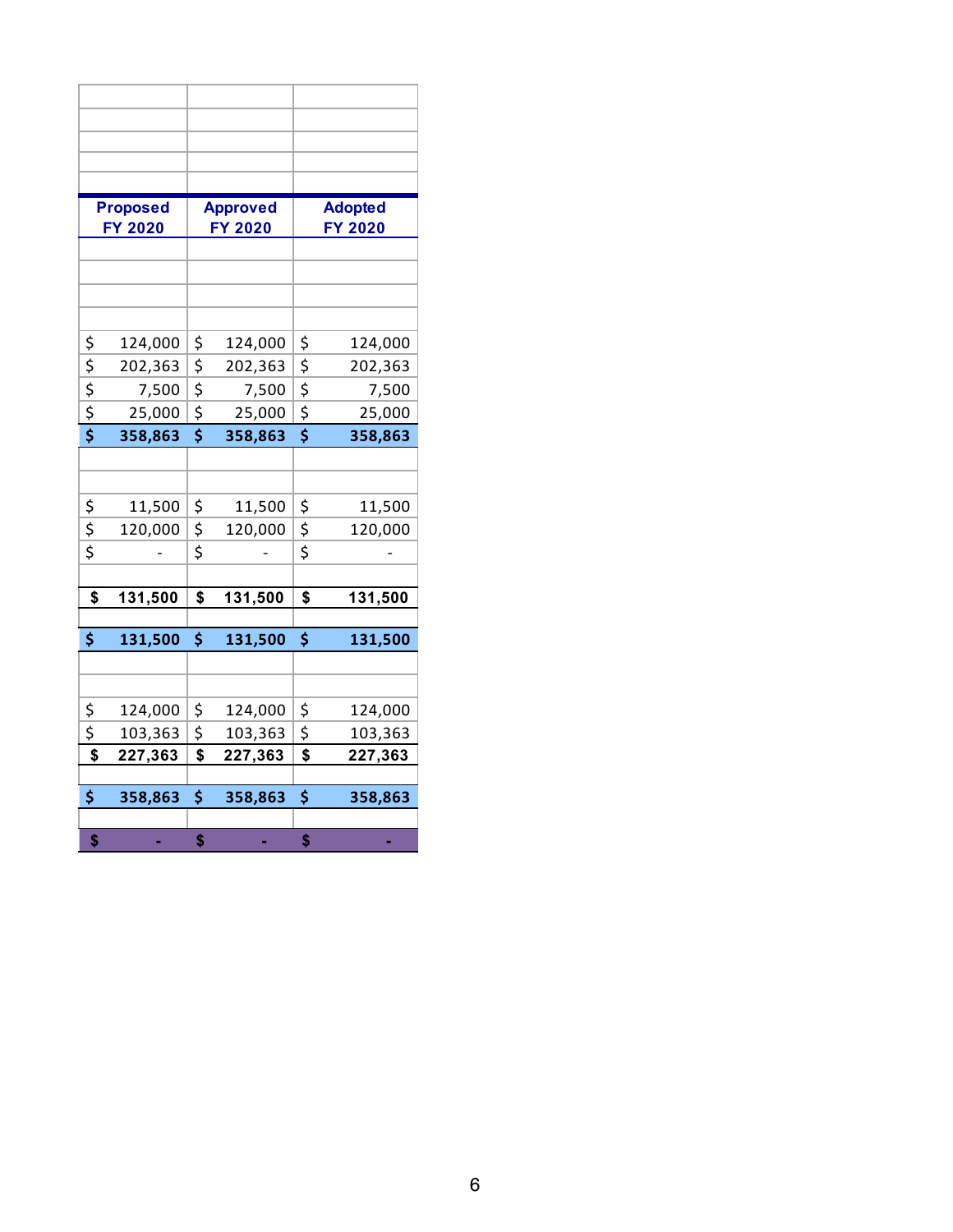|                             | <b>Sauvie Island Fire District</b>                |                                    |                    |                          |                                 |                          |                      |
|-----------------------------|---------------------------------------------------|------------------------------------|--------------------|--------------------------|---------------------------------|--------------------------|----------------------|
|                             | 2019-2020 Budget Preparation Worksheets - GO Bond |                                    |                    |                          |                                 |                          |                      |
|                             |                                                   |                                    |                    |                          |                                 |                          |                      |
|                             |                                                   |                                    |                    |                          |                                 |                          |                      |
|                             |                                                   |                                    |                    |                          |                                 |                          |                      |
|                             |                                                   | <b>Actual</b>                      |                    | <b>Actual</b>            |                                 | <b>Budget</b>            | <b>Projected</b>     |
|                             | <b>Description</b>                                | <b>FY 2017</b>                     |                    | <b>FY 2018</b>           |                                 | FY 2019                  | <b>FY 2019</b>       |
|                             | <b>Bond Summary/Overview</b>                      |                                    |                    |                          |                                 |                          |                      |
|                             |                                                   |                                    |                    |                          |                                 |                          |                      |
|                             | <b>Beginning Fund Balance</b>                     | \$<br>712                          | \$                 | $\blacksquare$           | \$                              | $\blacksquare$           | \$<br>$\blacksquare$ |
| <b>Resources</b>            |                                                   |                                    |                    |                          |                                 |                          |                      |
|                             | Tax Revenue - Current Year                        | \$<br>$\overline{\phantom{m}}$     | \$                 | $\overline{\phantom{0}}$ | \$                              |                          | \$                   |
|                             | Tax Revenue - Past Years                          | \$<br>$\overline{\phantom{a}}$     | \$                 | $\overline{\phantom{0}}$ | \$                              | $\overline{\phantom{0}}$ | \$                   |
|                             | Interest                                          | \$<br>$\overline{\phantom{0}}$     | \$                 | $\overline{a}$           | \$                              | $\overline{\phantom{0}}$ | \$                   |
|                             | Other (transfers in from GF, etc.)                | \$<br>$\overline{\phantom{a}}$     | \$                 | $\overline{a}$           | \$                              | $\overline{a}$           | \$                   |
|                             | <b>Total GOBond Revenues</b>                      | \$<br>712                          | $\mathbf{\hat{s}}$ | ٠                        | \$                              | ٠                        | \$                   |
|                             |                                                   |                                    |                    |                          |                                 |                          |                      |
| <b>Liabilities/Payments</b> |                                                   |                                    |                    |                          |                                 |                          |                      |
|                             | Debt Payment - Principal                          | \$<br>$\overline{a}$               | \$                 | $\overline{a}$           | \$                              |                          | \$                   |
|                             | Debt Payment - Interest                           | \$<br>$\blacksquare$               | \$                 | $\overline{a}$           | \$                              | $\overline{\phantom{0}}$ | \$                   |
|                             | Other (transfers out to GF, etc.)                 | \$<br>712                          | \$                 | $\overline{a}$           | $\overline{\boldsymbol{\zeta}}$ | $\overline{a}$           | \$                   |
|                             | <b>Total GOBond Liabilities</b>                   | \$<br>712                          | $\mathbf{\hat{s}}$ |                          | \$                              |                          | \$                   |
|                             |                                                   |                                    |                    |                          |                                 |                          |                      |
|                             | <b>Unappropriated Fund Balance</b>                | \$<br>$\qquad \qquad \blacksquare$ | \$                 | $\overline{\phantom{0}}$ | \$                              | $\overline{a}$           | \$                   |
|                             |                                                   |                                    |                    |                          |                                 |                          |                      |
|                             | <b>Total Requirements</b>                         | \$<br>712                          | $\dot{\mathsf{S}}$ | $\blacksquare$           | \$                              |                          | \$                   |
|                             |                                                   |                                    |                    |                          |                                 |                          |                      |
| <b>Balance Check</b>        |                                                   | \$<br>ä,                           | \$                 |                          | \$                              | ä,                       | \$                   |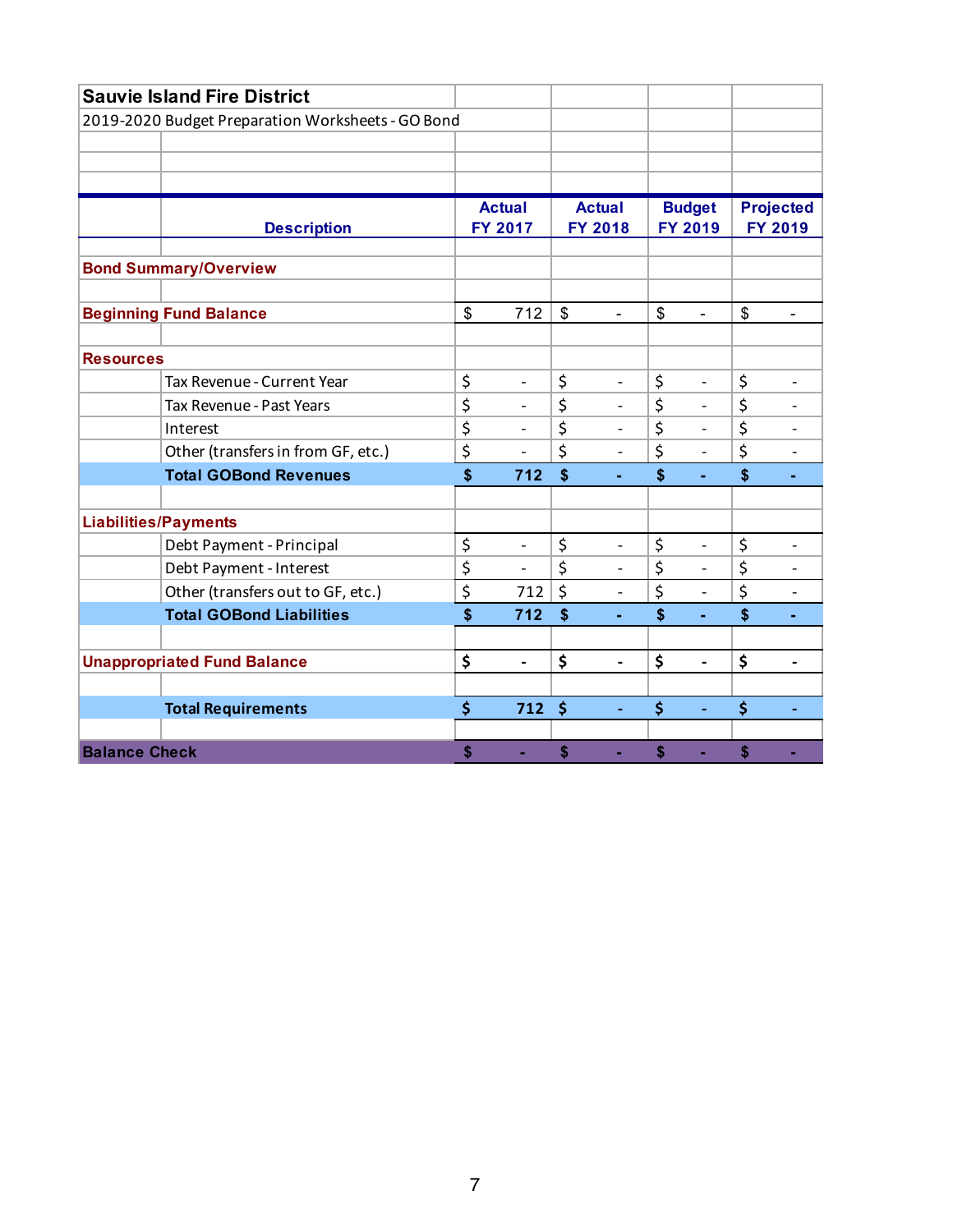|                                                         | <b>Proposed</b> |                                           | <b>Approved</b> |                                                 | <b>Adopted</b> |
|---------------------------------------------------------|-----------------|-------------------------------------------|-----------------|-------------------------------------------------|----------------|
|                                                         | <b>FY 2020</b>  |                                           | FY 2020         |                                                 | FY 2020        |
|                                                         |                 |                                           |                 |                                                 |                |
|                                                         |                 |                                           |                 |                                                 |                |
|                                                         |                 |                                           |                 |                                                 |                |
| \$                                                      |                 | $\frac{1}{2}$                             |                 | \$                                              |                |
|                                                         |                 |                                           |                 |                                                 |                |
|                                                         |                 |                                           |                 |                                                 |                |
|                                                         |                 |                                           |                 |                                                 |                |
|                                                         |                 |                                           |                 |                                                 |                |
|                                                         |                 |                                           |                 | $\frac{1}{2}$<br>$\frac{1}{2}$<br>$\frac{1}{2}$ |                |
| $\frac{1}{2}$ $\frac{1}{2}$ $\frac{1}{2}$ $\frac{1}{2}$ |                 | $\frac{5}{9}$ $\frac{5}{9}$ $\frac{5}{9}$ |                 |                                                 |                |
|                                                         |                 |                                           |                 | $\overline{\boldsymbol{\mathsf{s}}}$            |                |
|                                                         |                 |                                           |                 |                                                 |                |
|                                                         |                 |                                           |                 |                                                 |                |
|                                                         |                 |                                           |                 |                                                 |                |
|                                                         |                 |                                           |                 |                                                 |                |
| $\frac{5}{5}$                                           |                 | $\frac{5}{5}$                             |                 | $rac{5}{5}$                                     |                |
| $\overline{\$}$                                         |                 | $\overline{\mathbf{S}}$                   |                 | \$                                              |                |
|                                                         |                 |                                           |                 |                                                 |                |
| \$                                                      |                 | \$                                        |                 | \$                                              |                |
|                                                         |                 |                                           |                 |                                                 |                |
| \$                                                      |                 | \$                                        |                 | \$                                              |                |
|                                                         |                 |                                           |                 |                                                 |                |
| \$                                                      |                 | \$                                        |                 | \$                                              |                |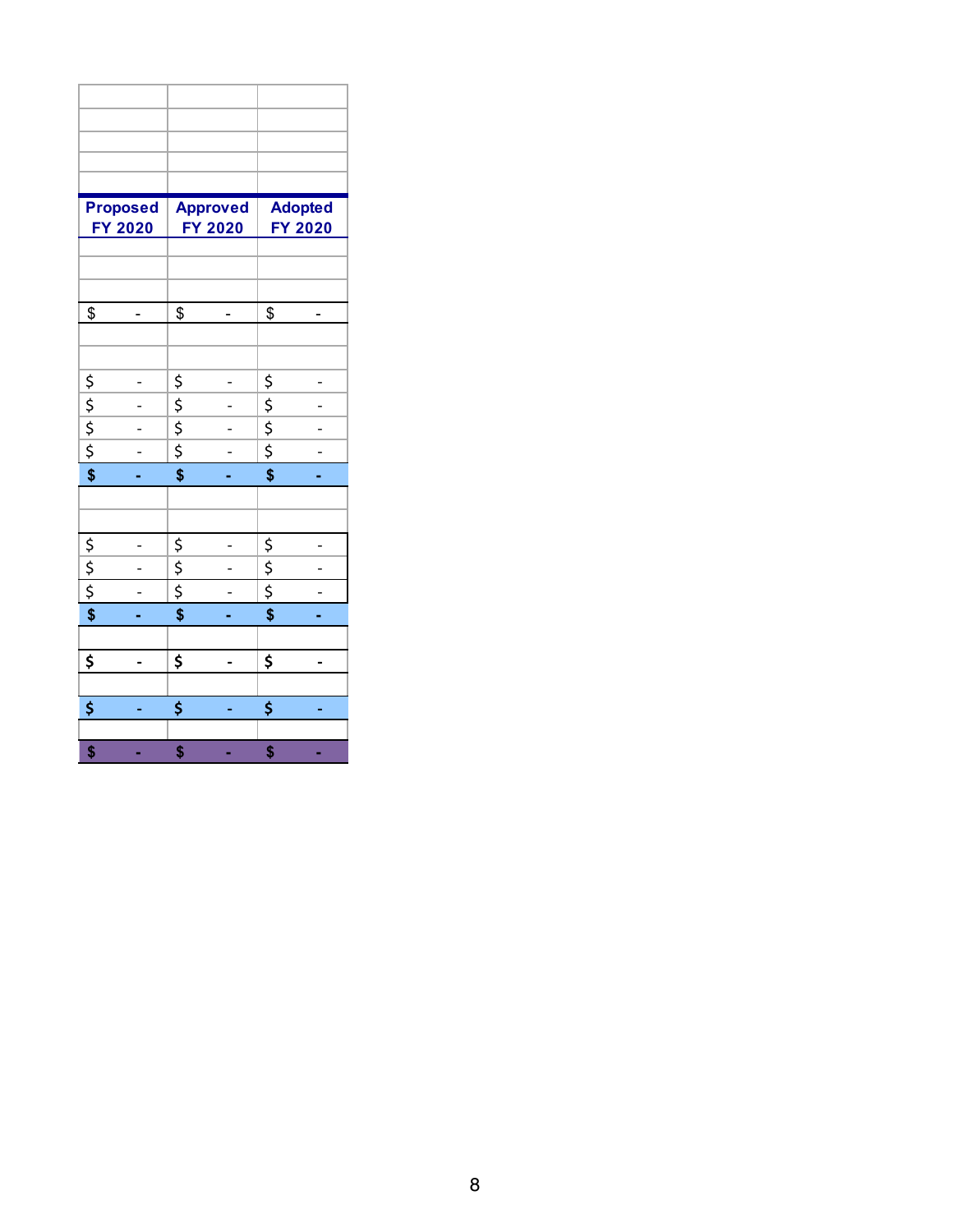|             |                                                 |                                 | <b>Actual</b>  |                         | <b>Actual</b>            |                           | <b>Budget</b> |
|-------------|-------------------------------------------------|---------------------------------|----------------|-------------------------|--------------------------|---------------------------|---------------|
| <b>Acct</b> | <b>Description</b>                              |                                 | <b>FY 2017</b> |                         | <b>FY 2018</b>           | <b>FY 2019</b>            |               |
|             |                                                 |                                 |                |                         |                          |                           |               |
|             | <b>Resources - General Fund</b>                 |                                 |                |                         |                          |                           |               |
|             | Beginning Fund Balance                          | \$                              | 206,691        | \$                      | 192,136                  | $\boldsymbol{\mathsf{S}}$ | 187,915       |
|             | Tax Revenue - Permanent Rate                    | \$                              | 188,229        | \$                      | 193,047                  | \$                        | 137,740       |
|             | Tax Revenue - Local Option Levy Rate            | $\overline{\boldsymbol{\zeta}}$ |                | \$                      |                          | \$                        | 61,032        |
|             | Tax Revenue - Prior                             | \$                              | 3,728          | $\overline{\xi}$        | 2,400                    | \$                        | 3,000         |
|             | Interest                                        | \$                              | 5,275          | \$                      | 8,863                    | \$                        | 1,500         |
|             | Donations                                       | \$                              | 23,848         | $\overline{\mathsf{S}}$ | 6,343                    | \$                        |               |
|             | <b>Donation from Association</b>                | \$                              |                |                         |                          | \$                        |               |
|             | <b>Other Revenue</b>                            | \$                              | 288            | \$                      | 321                      | \$                        |               |
|             | <b>Total Resources</b>                          | \$                              | 428,059        | Š.                      | 403,110                  | ट                         | 391,187       |
|             |                                                 |                                 |                |                         |                          |                           |               |
|             | <b>Resources - Reserve Fund</b>                 |                                 |                |                         |                          |                           |               |
|             | <b>Beginning Operating Reserves</b>             | \$                              | 124,000        | \$                      | 124,000                  | \$                        | 124,000       |
|             | <b>Beginning Capital Reserves</b>               | \$                              | 120,397        | \$                      | 135,820                  | \$                        | 164,870       |
|             | Interest                                        | \$                              | 3,411          | $\zeta$                 | 6,012                    | \$                        | 3,500         |
|             | <b>Transfers from General Fund</b>              | \$                              | 25,000         | \$                      | 35,000                   | \$                        | 25,000        |
|             | <b>Total Resources</b>                          | Ś                               | 272,808        | ट                       | 300,832                  | Ś                         | 317,370       |
|             |                                                 |                                 |                |                         |                          |                           |               |
|             | <b>Resources - General Obligation Bond Fund</b> |                                 |                |                         |                          |                           |               |
|             | <b>Beginning Fund Balance</b>                   | \$                              | 712            | \$                      | $\overline{\phantom{a}}$ | \$                        |               |
|             | Tax Revenue - Current Year                      | \$                              |                | \$                      |                          | \$                        |               |
|             | Tax Revenue - Past Years                        | \$                              |                | \$                      |                          | \$                        |               |
|             | Interest                                        | \$                              |                | \$                      |                          | \$                        |               |
|             | Other (transfers in from GF, etc.)              | \$                              |                |                         |                          | \$                        |               |
|             | <b>Total Resources</b>                          | Ś                               | 712            | Š                       |                          | Ś                         |               |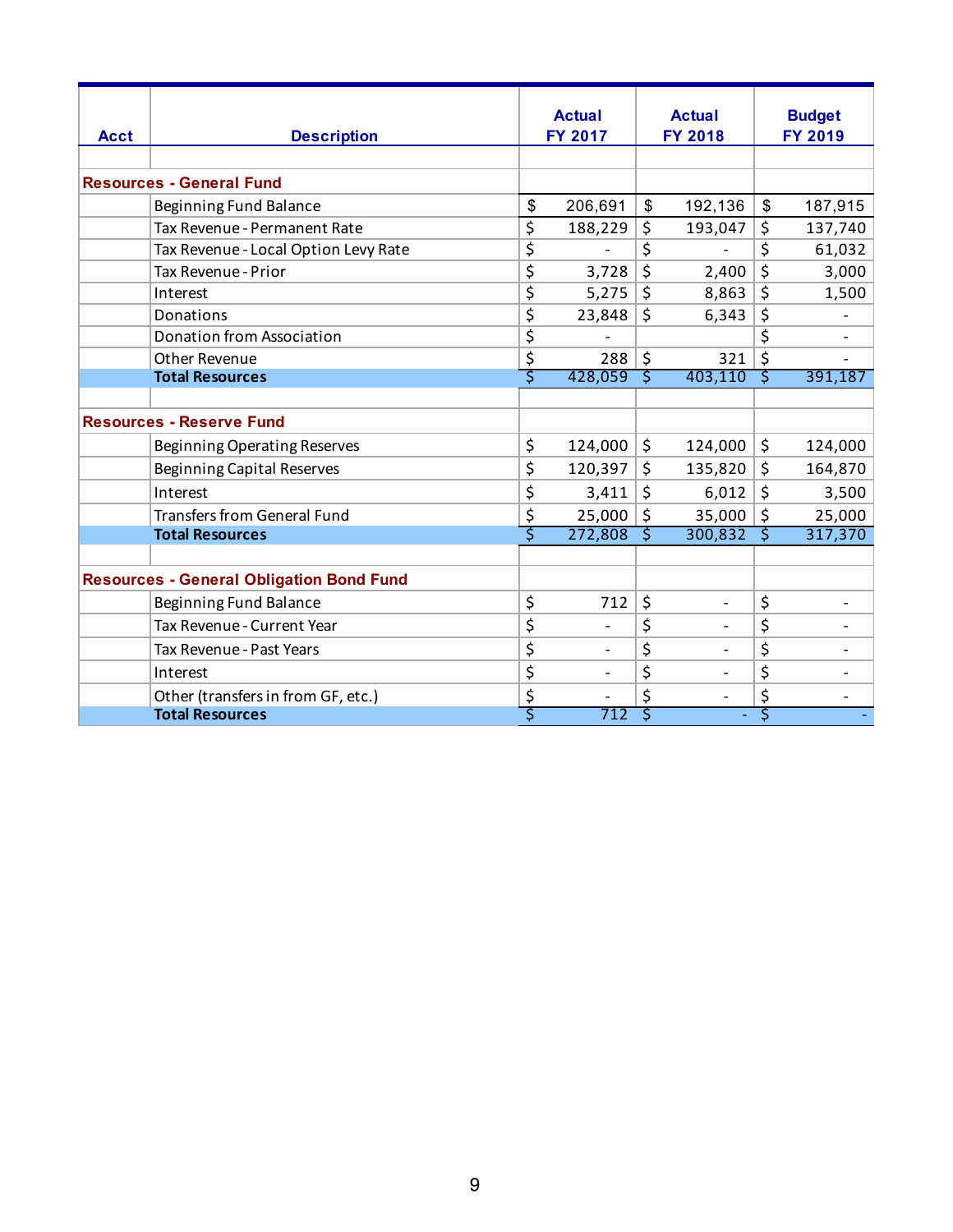|                                                                  | <b>Projected</b><br>FY 2019 |                          | <b>Proposed</b><br><b>FY 2020</b> |
|------------------------------------------------------------------|-----------------------------|--------------------------|-----------------------------------|
|                                                                  |                             |                          |                                   |
|                                                                  |                             |                          |                                   |
| $rac{1}{5}$                                                      | 224,770                     | \$                       | 254,507                           |
|                                                                  | 203,252                     | $\overline{\mathcal{L}}$ | 149,200                           |
|                                                                  |                             |                          | 66,100                            |
|                                                                  |                             |                          | 3,000                             |
| $rac{5}{5}$                                                      | 3,425                       |                          | 4,000                             |
|                                                                  | 5,070                       |                          |                                   |
|                                                                  |                             | � � � � � �              |                                   |
| $\frac{5}{5}$                                                    | 63                          |                          |                                   |
|                                                                  | 436,580                     |                          | 476,807                           |
|                                                                  |                             |                          |                                   |
|                                                                  |                             |                          |                                   |
|                                                                  | 124,000                     | \$                       | 124,000                           |
|                                                                  | 174,813                     | \$                       | 202,363                           |
| $\frac{1}{2}$<br>$\frac{1}{2}$<br>$\frac{1}{2}$<br>$\frac{1}{2}$ | 8,150                       | \$                       | 7,500                             |
|                                                                  | 25,000                      | $\frac{5}{5}$            | 25,000                            |
|                                                                  | 331,963                     |                          | 358,863                           |
|                                                                  |                             |                          |                                   |
|                                                                  |                             |                          |                                   |
|                                                                  |                             | \$                       |                                   |
|                                                                  |                             | \$                       |                                   |
| \$<br> \$<br> \$<br> \$                                          |                             | \$                       |                                   |
|                                                                  |                             |                          |                                   |
|                                                                  |                             | $rac{5}{5}$              |                                   |
|                                                                  |                             |                          |                                   |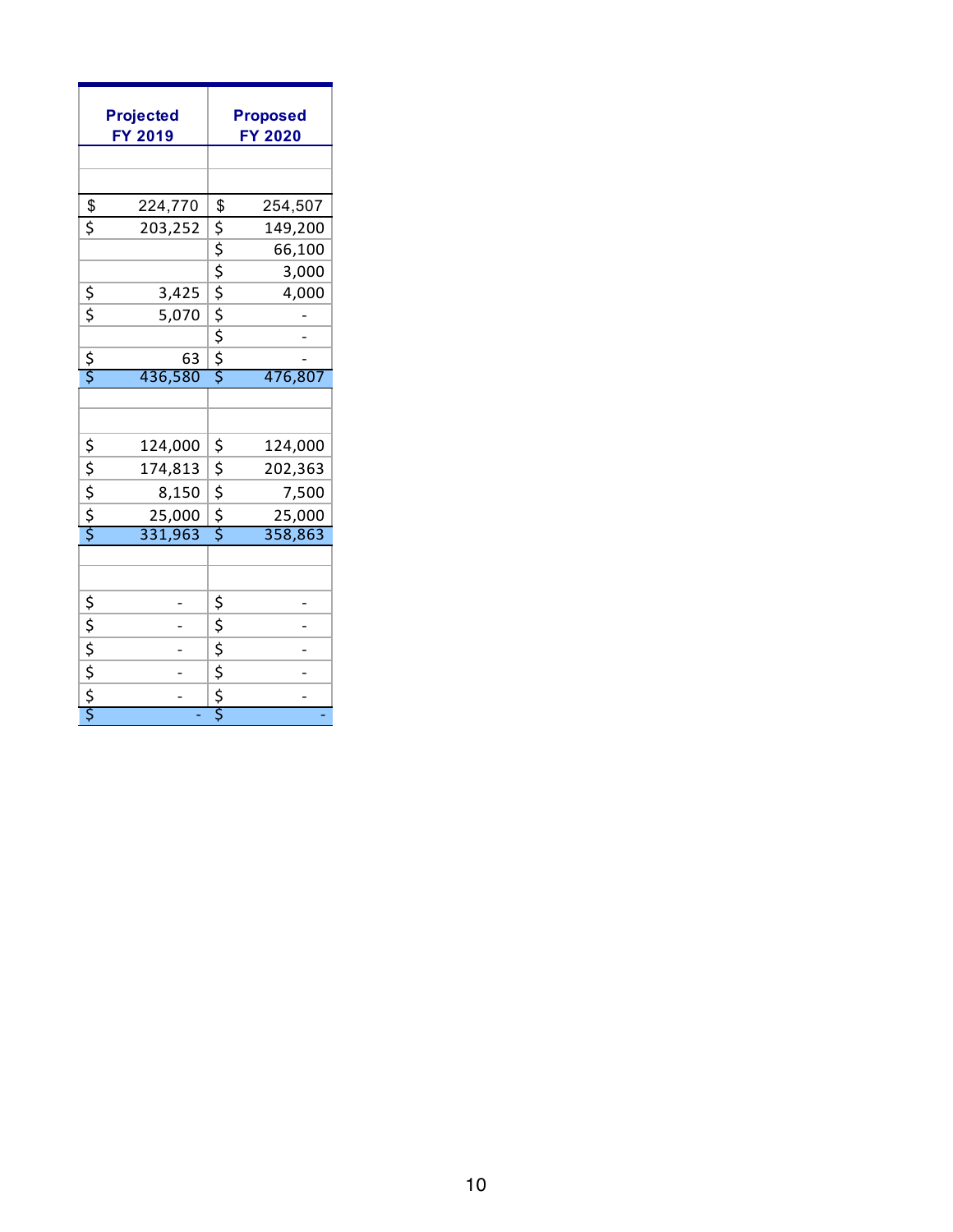| Acct                                     | <b>Items Requests</b>                      | Justification                                                                                                                                                                                                                                                                                 |
|------------------------------------------|--------------------------------------------|-----------------------------------------------------------------------------------------------------------------------------------------------------------------------------------------------------------------------------------------------------------------------------------------------|
| <b>Personnel Services - Expenditures</b> |                                            |                                                                                                                                                                                                                                                                                               |
|                                          | <b>Staffing Positions</b><br>Worker's Comp | Costs associated with Chief's office (2.5% COL<br>increase for FY20 for all by FC position). This<br>includes salary for Chief, Ops Chief, Admin<br>Assistant, Facilities/Fleet Manager, limited<br>time project assignments funding<br>SDAO - Remained same per SDAO for FY20<br>projections |
| Payroll Expenses/Taxes                   | <b>Employer Related Expenses</b>           | Payroll Taxes, Social Security, Medicare                                                                                                                                                                                                                                                      |
| Payroll Expenses/Taxes                   | Payroll Other                              | Approved expenditures by Board (reduced from<br>previous year)                                                                                                                                                                                                                                |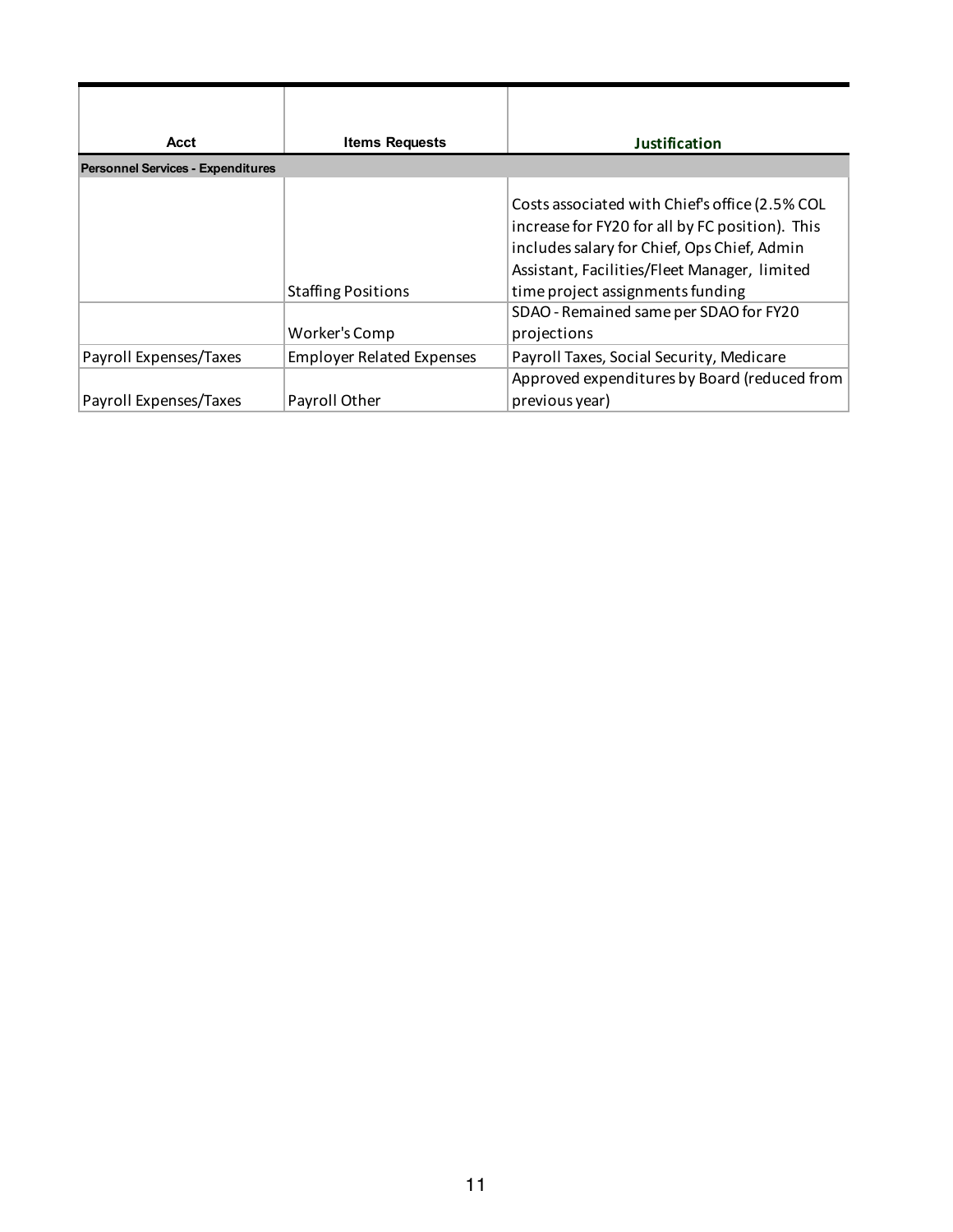| 2019-2020<br><b>Requested</b><br><b>Budget</b> |
|------------------------------------------------|
|                                                |
|                                                |
|                                                |
|                                                |
| 95,000                                         |
| 4,000                                          |
| 9,000                                          |
|                                                |
| 2400                                           |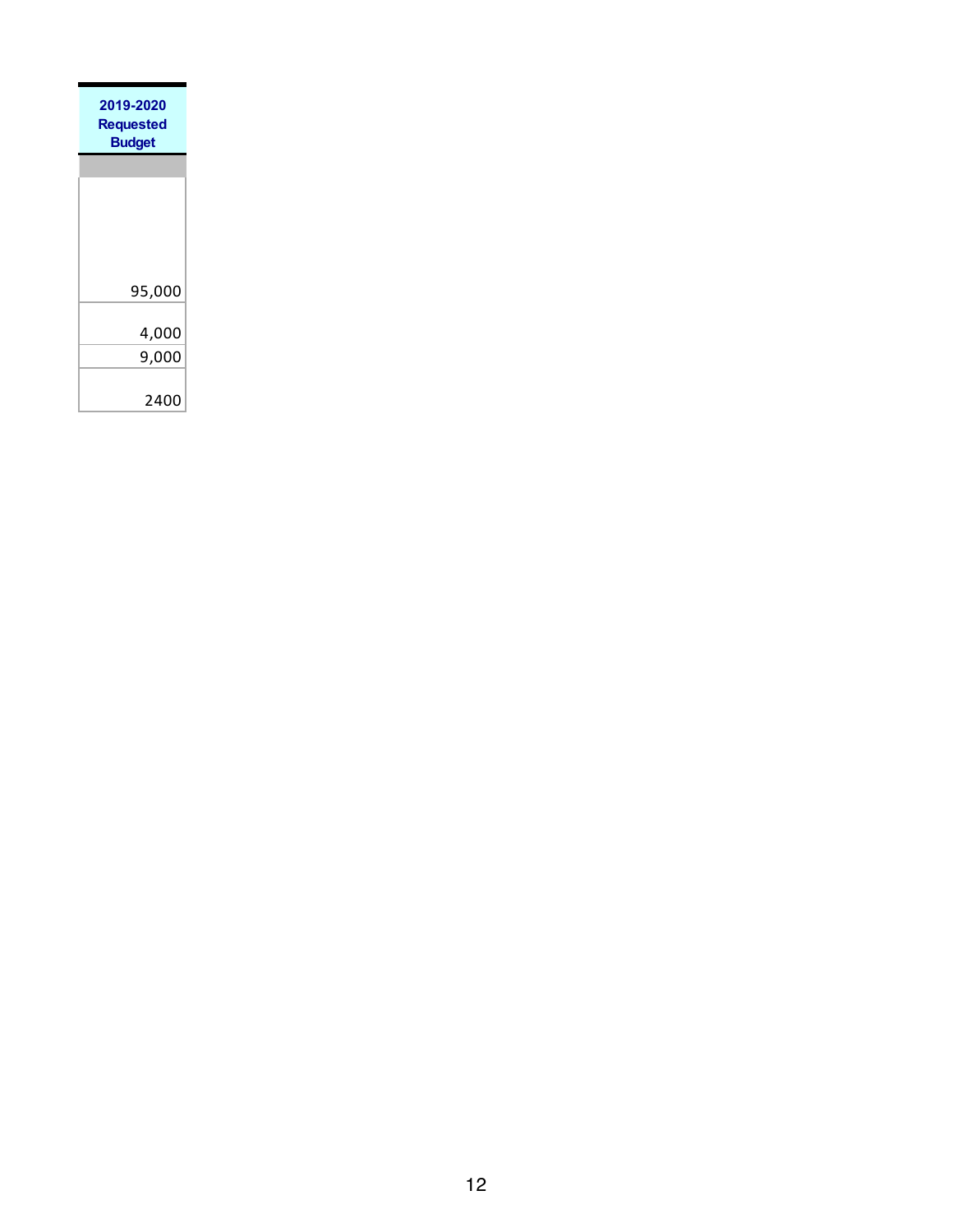| Acct                                  | <b>Items Requests</b>                       |  |
|---------------------------------------|---------------------------------------------|--|
| Materials and Services - Expenditures |                                             |  |
| Administrative                        | Dues & Subscriptions                        |  |
| Administrative                        | Professional Services - Accounting          |  |
| Administrative                        | <b>Professional Services - Service Fees</b> |  |
| Administrative                        | Professional Services - Legal Services      |  |
| Apparatus and Equipment               | Repairs/Maintenance-Equipment               |  |
| <b>Apparatus and Equipment</b>        | Fuel/Oil/Lube                               |  |
|                                       |                                             |  |
| Apparatus and Equipment               | Repairs/Maintenance-Vehicles                |  |
| Communications                        | <b>Communications-Pagers</b>                |  |
| Communications                        | <b>Communications-Pagers</b>                |  |
| Communications                        | <b>Communications-Radios</b>                |  |
| Communications                        | <b>Communications-Radios</b>                |  |
| Communications                        | Communications-Cell phones                  |  |
| Communications                        | Communications-Dispatch                     |  |
| Communications                        | Utilities-Telephone/Internet                |  |
| <b>EMS</b>                            | <b>EMT Recert</b>                           |  |
| <b>EMS</b>                            | <b>EMS Supplies</b>                         |  |
|                                       |                                             |  |
|                                       |                                             |  |
| <b>EMS</b>                            | <b>EMS Equipment</b>                        |  |
|                                       |                                             |  |
|                                       |                                             |  |
| <b>EMS</b>                            | <b>EMS Equipment</b>                        |  |
| <b>Facilities</b>                     | Rent Real Property                          |  |
| Facilities                            | Janitorial Services                         |  |
|                                       |                                             |  |
| Facilities                            | Repairs/Maintenance-Building                |  |
| <b>Facilities</b>                     | Repairs/Maintenance-Grounds                 |  |
| Facilities                            | Utilities-Electricity                       |  |
| Facilities                            | Utilities-Garbage Service                   |  |
| Facilities                            | <b>Utilities-Natural Gas</b>                |  |
|                                       |                                             |  |
|                                       |                                             |  |
| Firefighting                          | Fire Fighting PPE                           |  |
|                                       |                                             |  |
| Firefighting                          | Fire Fighting Supplies                      |  |
|                                       |                                             |  |
| Firefighting                          | Fire Fighting Supplies                      |  |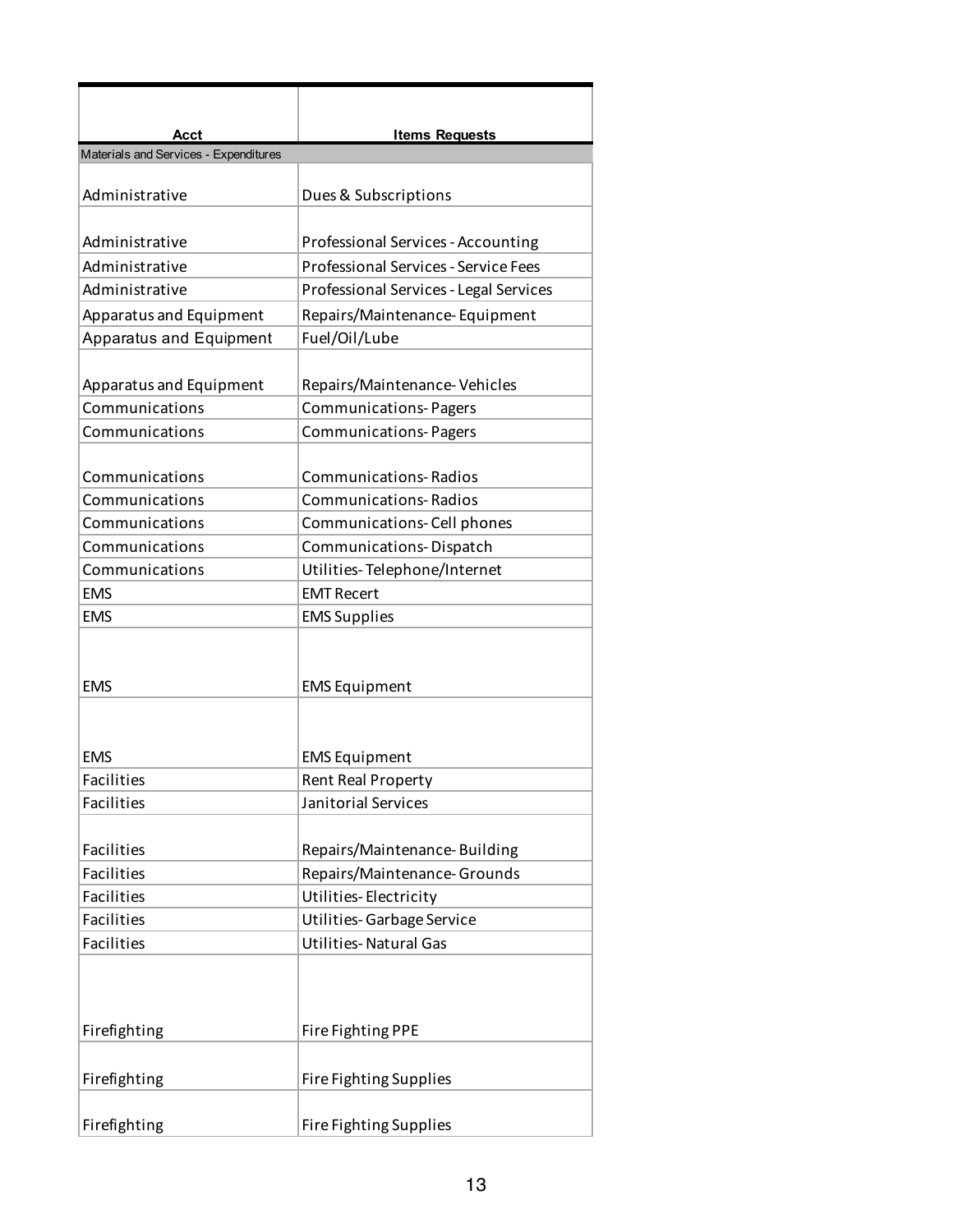|                       | Health/Wellness                  |  |
|-----------------------|----------------------------------|--|
|                       |                                  |  |
|                       | Insurance                        |  |
|                       |                                  |  |
| Recruitment           | Elections & P.R.                 |  |
| Recruitment           | Motivation/Incentives            |  |
| Recruitment           | Marketing/advertising            |  |
| Retention             | Awards/Recognition               |  |
|                       |                                  |  |
| Retention             | Stipend                          |  |
|                       |                                  |  |
| Retention             | Stipend                          |  |
| Retention             | Maintenance fees                 |  |
| <b>Supplies</b>       | <b>Cleaning Supplies</b>         |  |
| Supplies              | <b>Office Supplies</b>           |  |
|                       |                                  |  |
| Supplies              | Office Equipment and Software    |  |
|                       |                                  |  |
| Training/Education    | <b>Educational Opportunities</b> |  |
|                       |                                  |  |
| Training/Education    | Online Training Subscription     |  |
| Training/Education    | <b>EMS training course</b>       |  |
| Training/Education    | <b>Training Supplies</b>         |  |
|                       |                                  |  |
| Training/Education    | Outside Instructors              |  |
| Travel, Food, Lodging | Travel expenses                  |  |
| Travel, Food, Lodging | Mileage Reimbursement            |  |
| Uniforms              | Uniform expenses                 |  |
| Uniforms              | <b>New Members</b>               |  |
|                       |                                  |  |
| Uniforms              | Laundry/Repair                   |  |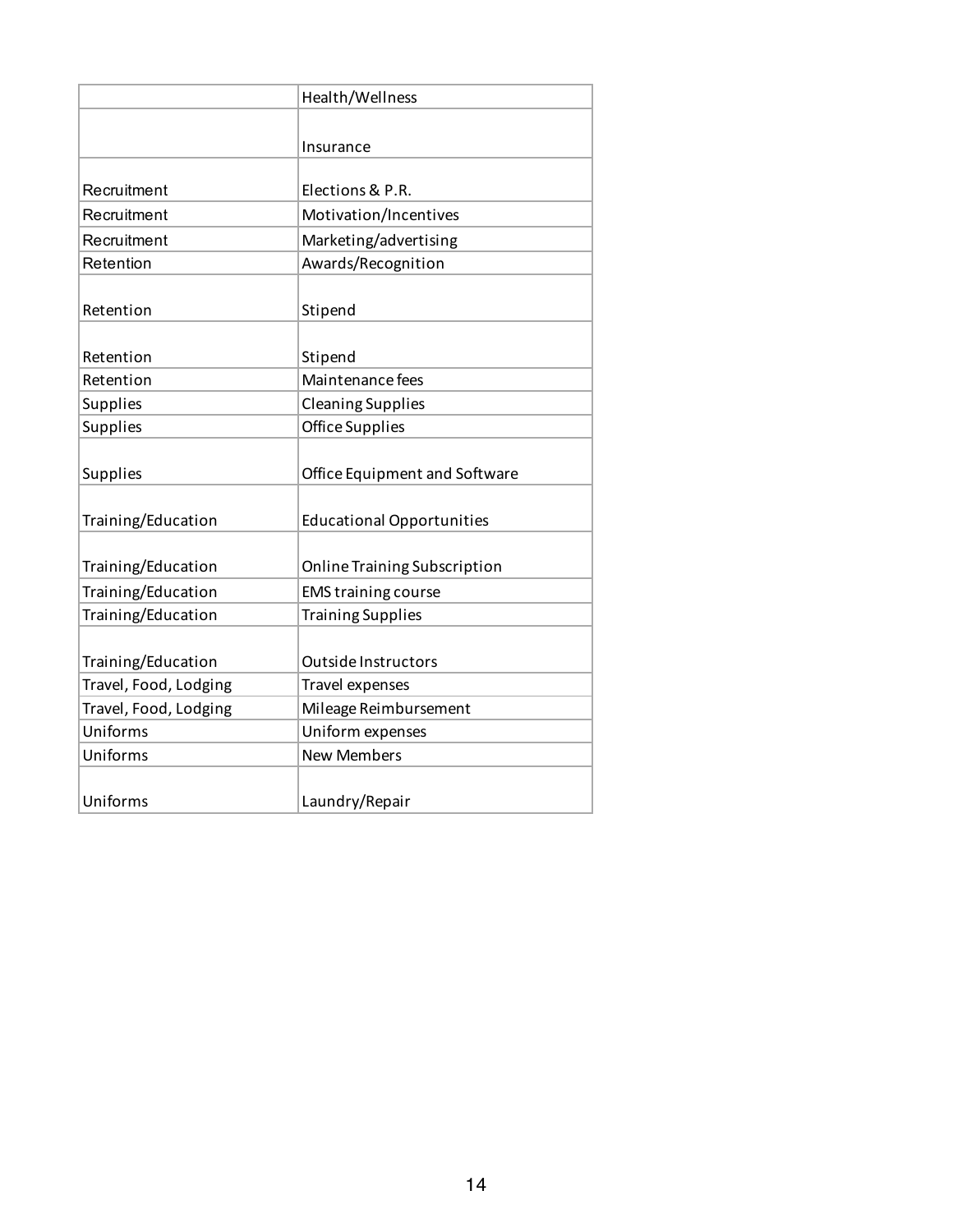|                                                    | 2019-2020<br><b>Requested</b> |
|----------------------------------------------------|-------------------------------|
| Justification                                      | <b>Budget</b>                 |
|                                                    |                               |
| OVFA, OFCA, IAFC, OFDDA, SDAO - Remained to        |                               |
| meet projected expenses                            | 2,000                         |
| Increased from past expenditures to meet new fee   |                               |
| structure (Annual Audit, QB Online/ Payroll)       | 10,000                        |
| Reduced to meet projected use                      | 250                           |
| Remained at current rate                           | 250                           |
| General repair of small tools and equipment        | 5,000                         |
| Increased for general increases (5%)               | 4,000                         |
| Repair and contemplated contracted Preventative    |                               |
| and Emergency repairs                              | 14,000                        |
| American Paging fees                               | 2,250                         |
| New or replacement pager equipment                 | 350                           |
| BOEC user fees (Increased secondary to new radios  |                               |
| added and fee increase)                            | 9,000                         |
| Radio replacement or maintenance                   | 500                           |
| User devices approved by District                  | 1,800                         |
| Response software subscription (IAmResponding)     | 305                           |
| Remained at current rate                           | 2,500                         |
| Removed as not a recert year                       | 0                             |
| Replacement of EMS Equipment                       | 250                           |
| Purchases/Upgrades of EMS equipment for            |                               |
| increased efficiency of care, battery replacements |                               |
| for AEDs                                           | 1,200                         |
| PPE for EMS only responders (Nomex Extrication     |                               |
| suits (\$202/Jacket + \$265/Pant @ 5) (Rolled from |                               |
| FY19)                                              | 2,335                         |
| Rental payments for 2 satellite stations           | 1,800                         |
| Professional janitorial services                   | 400                           |
| Misc building maintenance and minor upgrades       |                               |
| not included in capital                            | 1,000                         |
| Increase to need projected needs                   | 370                           |
| Adjusted to meet inflation and use (5% increase)   | 4,050                         |
| Adjusted to meet inflation and use (5% increase)   | 580                           |
| Adjusted to meet inflation and use (5% increase)   | 2,300                         |
|                                                    |                               |
| Replacement of worn PPE or need for new - Goal to  |                               |
| replace 2 sets/year with current industry standard |                               |
| (1 additional set in case replacement need)        | 7,500                         |
| Replacement of Passport System (with new           |                               |
| helmets)                                           | 500                           |
| Replacement or purchase of needed response         |                               |
| equipment                                          | 1,000                         |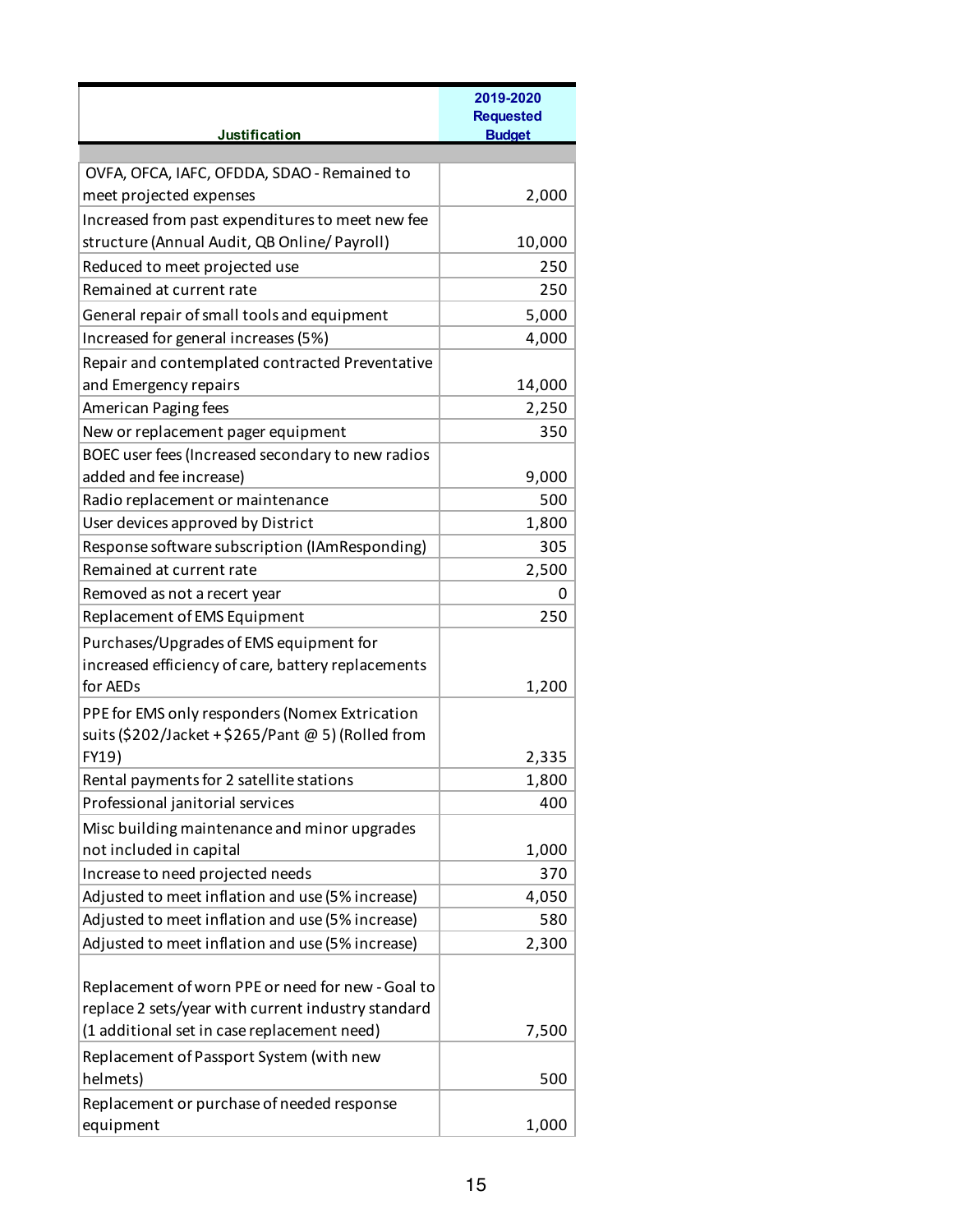| Shots, Pre-physicals, Wellness                   | 3,000 |
|--------------------------------------------------|-------|
| SDAO Building/Vehicle (Reduced to meet           |       |
| predicated on past expenditures)                 | 9,000 |
| Quarterly newsletter and misc PR needs - Reduced |       |
| due to projected elections                       | 500   |
| New item for recruitment focus                   | 150   |
| New item for recruitment focus                   | 100   |
| Incentives for retention                         | 1,000 |
| Divided between the total number of members      |       |
| (LOSAP)                                          | 4,000 |
| Awarded for activity of members (Cafeteria Plan  |       |
| for Retention)(\$4000 rolled from FY19)          | 8,000 |
| Fees for VALIC to manage funds                   | 300   |
| General cleaning supplies and equipment          | 200   |
| No change for current expenses                   | 300   |
|                                                  |       |
| New small equipment and software updates         | 500   |
| Increased Training reimbursement, classes,       |       |
| conference registration to meet history of use   | 4,500 |
|                                                  |       |
| <b>Target Solutions Training</b>                 | 2,250 |
| EMT First Responder Course (10 @ \$300 each)     | 3,000 |
| Products and misc training needs                 | 1,500 |
|                                                  |       |
| Bringing in outside instructors for Fire or EMS  | 500   |
| Current expenses                                 | 1,500 |
| Removed as not used for 5 Fys                    | 0     |
| Duty Shirts, replacement of uniform items        | 500   |
| Duty Shirts, T-shirts, badges, etc               | 1,000 |
|                                                  |       |
| Maintenance of Structural PPE and uniform items  | 1,000 |